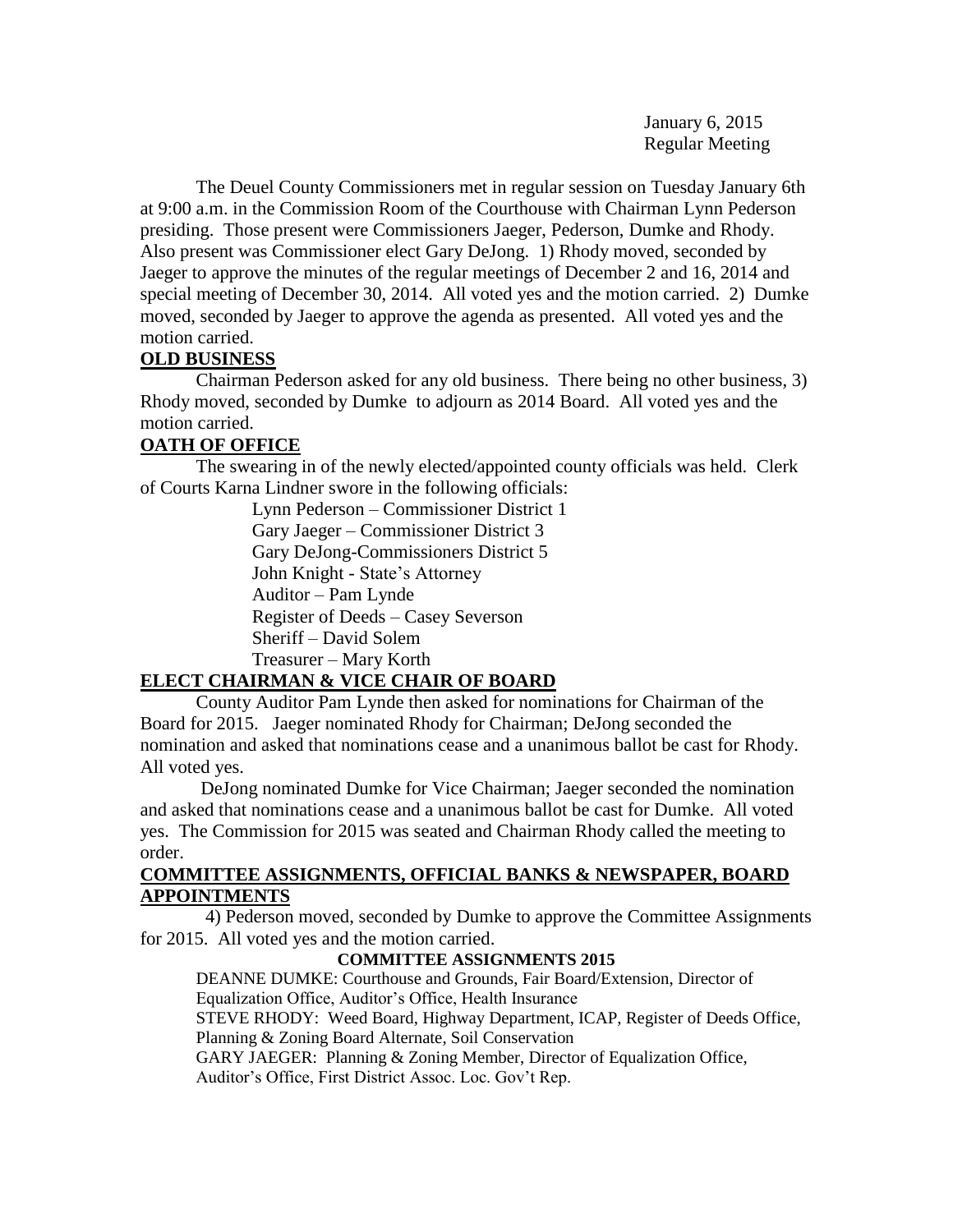LYNN PEDERSON: Register of Deeds Office, Health Nurse Office, Treasurer's Office, Sheriff's Department, Highway Department, Salary Committee GARY DEJONG: Sheriff's Dept., First Dist. Assoc. Local Gov't Alternate, Glacial Lakes Tourism, Human Services, Treasurer's Office, DADi Board

5) Dumke moved, seconded by DeJong to declare the DNB National Bank and First National Bank Toronto Branch as the official depositories for the county and the Clear Lake Courier as the official newspaper for Deuel County and any area paper of greater circulation as needed. All voted yes and the motion carried.

6) DeJong moved, seconded by Dumke to reappoint Jamie Hintz as Highway Superintendent for two years (through 2016). All voted yes and the motion carried.

7) Dumke moved, seconded by Pederson to appoint Gary Jaeger to the Planning and Zoning Board as the Commission representative and Steve Rhody as alternate both for one year. All voted yes and motion carried. 8) Jaeger moved, seconded by Dumke to reappoint Paul Brandt and Jerry Durfee to Planning and Zoning Board for three year terms (to the end of 2017). All voted yes and the motion carried.

# **APPOINTMENTS**

## **9:15 Jamie Hintz Highway Superintendent**

Hintz met with the Commissioners to discuss several highway related matters. Hintz said they have already used half of their allocation of salt sand and are out plowing snow after the recent snowfall. Hintz also said they will need to purchase a post hole driver to place posts for the new signs with cost ranging from \$2500 to \$5000. He said it is time to update and get color maps of the highways throughout the county. Hintz stated he is looking for a small used steel face roller and is in need of a new ¾ ton pickup. Hintz talked about the State Transportation Improvement Program, STIP. Our current STIP fund balance is \$378,917 and said he would recommend placing the current year allocation of \$114,000 towards that balance for a future project.

## **10:15 Treasurer Mary Korth**

Treasurer Mary Korth said she had interviewed several persons for the position of deputy treasurer and recommends hiring Jennifer Mewherter for that position. 9) Dumke moved, seconded by Pederson to hire Jennifer Mewherter as deputy Treasurer at \$10.75 hr. effective January 12. All voted yes and the motion carried.

### **11:00 Deputy Sheriff Cory Borg**

Borg met with the Commissioners to discuss the possibility of combining the Emergency Management and Deputy Sheriff position into one. Cory will look into requirements and state regulations as far as Emergency Management Director Position is concerned and report back at the next meeting.

#### **11:15 James Peterson State Senator**

Peterson met with the Commissioners and talked about several bills that will be coming up in the next legislature session. He talked briefly about the Watershed task force which sets the state into 9 watershed districts with the ability to tax at .30 per thousand on all types of property. This would take away all local control of drainage. He told the Commissioners they should be concerned with the Highway needs bill; he also said he is sponsoring a bill that would instruct SDSU to study the effects of valuation being based on actual use of land.

# **NEW BUSINESS**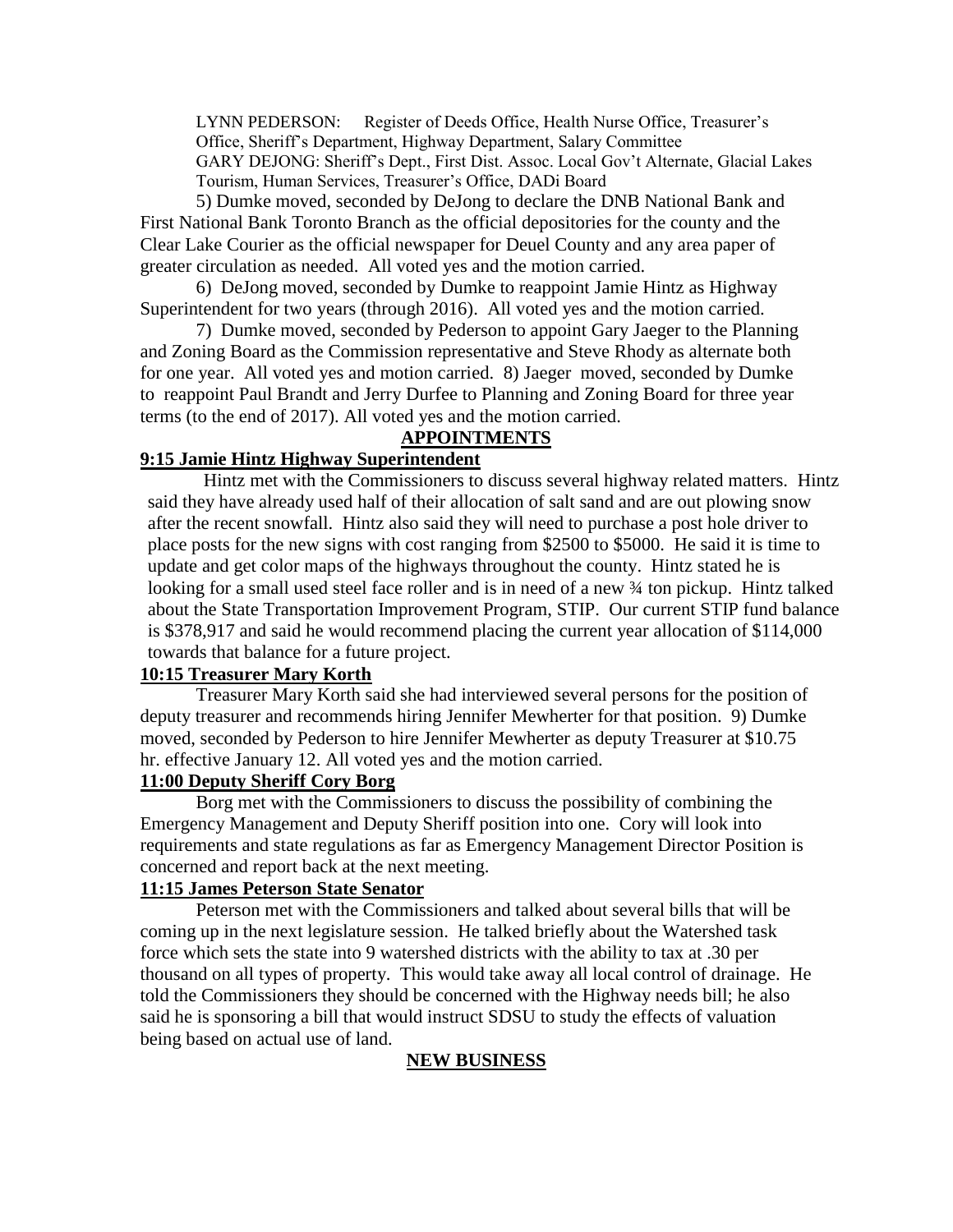# **Cash Balance Sheet and Cash Sheet for 2014**

10) Dumke moved, seconded by Pederson to approve the Cash Balance Sheet for December and sign and approve the Treasurer's Cash Sheet as of 12-31-14. All voted yes and the motion carried.

# **DEUEL COUNTY AUDITOR'S ACCOUNT WITH TREASURER**

|                                          | <b>END OF MONTH CASH BALANCE</b> |                                             |                      |                        |              | December-14    |
|------------------------------------------|----------------------------------|---------------------------------------------|----------------------|------------------------|--------------|----------------|
| <b>CASH TOTAL</b>                        |                                  |                                             |                      |                        | \$           | 932.33         |
| <b>CHECKS TOTAL</b>                      |                                  |                                             |                      |                        | \$           | 17,180.64      |
| <b>CASH ITEM</b>                         |                                  |                                             |                      |                        | \$           |                |
| <b>CASH CHANGE SHERIFF</b>               |                                  |                                             |                      |                        |              | 50.00          |
| TOTAL CASH ASSETS ON HAND                |                                  |                                             |                      |                        |              | 18,162.97      |
| <b>CHECKING ACCOUNT BALANCE</b>          |                                  |                                             |                      |                        |              | 23,613.69      |
| MM DNB NATIONAL BANK                     |                                  |                                             |                      |                        |              | 4,052.38       |
| PREMIUM MM FIRST BANK & TRUST OF TORONTO |                                  |                                             |                      |                        |              | \$3,787,814.31 |
| <b>CREDIT CARDS</b>                      |                                  |                                             |                      |                        | $\mathbb{S}$ | 506.10         |
| CD'S                                     | \$250,000                        | <b>DNB</b><br><b>FIRST BANK &amp; TRUST</b> |                      |                        | \$           | 250,000.00     |
| REVOLVING LOAN                           |                                  |                                             |                      |                        |              | 80,494.58      |
| <b>GRAND TOTAL CASH ASSETS</b>           |                                  |                                             |                      |                        |              | \$4,164,644.03 |
|                                          |                                  | <b>GL CASH BALANCE BY FUNDS:</b>            |                      |                        |              |                |
|                                          | <b>GENERAL</b>                   |                                             |                      |                        |              | \$1,327,111.45 |
|                                          | <b>SP REVENUE FUNDS</b>          |                                             |                      |                        |              | \$2,607,926.29 |
|                                          | TRUST & AGENCY FUNDS             |                                             |                      |                        |              | \$229,606.29   |
|                                          | townships<br>schools             | \$30,030.12<br>\$35,973.40                  | cities<br>rural fire | \$5,842.44<br>\$555.69 |              |                |
|                                          |                                  |                                             |                      |                        |              |                |

#### **TOTAL GENERAL LEDGER CASH \$4,164,644.03**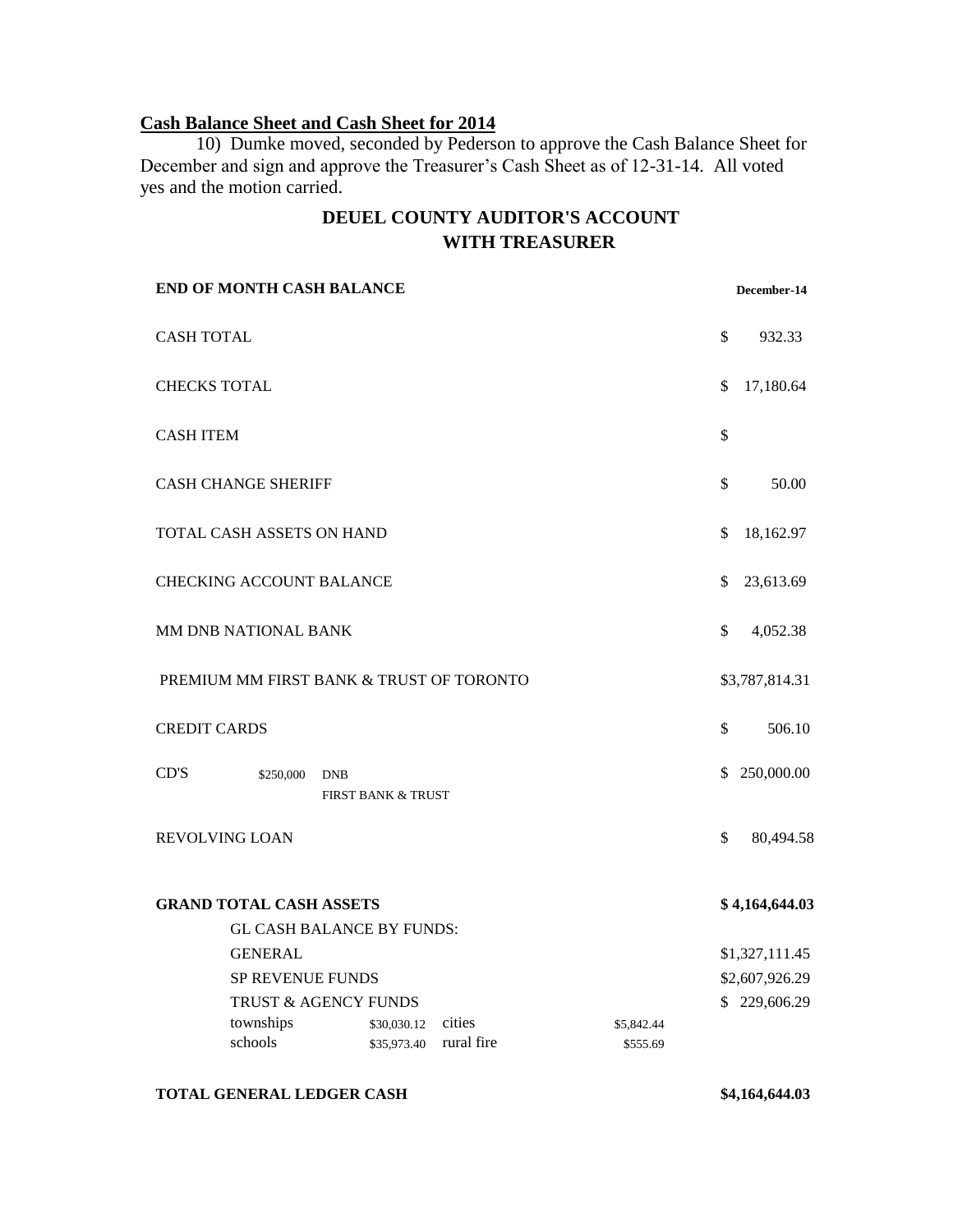#### **Wage Increase, Salary Resolution and Pay Grade Series for 2015**

11) Jaeger moved, seconded by DeJong to increase wage of all hourly permanent employees \$1.00 per hour over base wage received in 2014; \$2080 over base wage received in 2014 for salaried employees and elected officials with effective date of increase Dec. 20, 2014 which is a part of the Jan. 2015 pay period; the 2015 Pay Grade Table will be used for most new hires. This will include the Deuel County Official Pay Grade Series and Management Salary Compensation and Longevity Pay. All voted yes and the motion carried.

12) Dumke moved, seconded by Rhody to approve Resolution 2015-01 Salary Resolution. All voted yes and the motion carried.

#### **#2015-01**

#### **SALARY RESOLUTION**

WHEREAS, the Deuel County Commission must establish and publish salaries of all officials and employees of the county at the first meeting in January under SDCL 6-1-10. (Monthly or hourly where applicable)

Gary Jaeger 1461.00; Gary DeJong 1461.00; Lynn Pederson 1461.00; DeAnne Dumke 1461.00; Steve Rhody 1461.00; Pam Lynde 3830.00; Shirley Quail 13.65 hr.; Marilyn Van Liere 12.45 hr.; Mary Korth 2916.66.; John Knight 4937.58; Rita Schiefelbein 13.50 hr.; Scott Ruby 14.55 hr. ; Willard Dumke 15.30 hr.; Donna Rhody 3204.66; Jodi Theisen 2904.66 plus 100.00 per zoning meeting; Casey Severson 2708.33; April Templin 10.50 hr.; Dennis Evenson 917.50; David Solem 3900.33; Bruce Kittelson 17.30 hr.; Emmy Marko 2133.33; Cory Borg 2541.67; Pete Eng 2854.58; Donald Jeff Swanz 14.35 hr.; James Froiland 12.75 hr.; Mindi Dailey 10.50 hr..; Debra Gruener 10.50 hr.; Sandy Koenecke 14.85 hr.; Randy Petrick 15.90 hr.; Jamie Hintz 3674.66; Lynn Paulsen 14.60 hr.; Dennis Norton 16.85 hr.; Dean Gruener 16.60 hr.; Richard Eidet 12.25hr.; James Perkins 15.85 hr.; Jan Dailey 14.50 hr.; Marty Brown 14.20 hr. Jamie Broksieck 14.20 hr.; Kirk Berge 13.95; Justin Bolden 13.75 hr.; Dana Nelson 11.75 hr..; Dallas Olson 12.00 hr.; Mike Hinsvark 1384.16; Clinton Severson 11.50 hr.; Dawn Fritz 13.00 hr.; After continuous years of service to Deuel County, various employees will be eligible for longevity pay in addition to their regular pay based on guidelines for various county employee positions. Longevity pay will be granted as a lump sum in the anniversary month of employment.

(See Longevity Pay Guideline)

The county pays the single health insurance premium benefit for full time employees (and an additional \$100 for two party and family policy) and life insurance benefits through a 125-cafeteria plan. Clothing allowance for full time Sheriff and Deputies will be \$200 per year (PT 100.00) and full time dispatchers \$175.00 per year paid in lump sum with first payroll check of the year. Emergency Management Director will be allowed \$175 per year.

#### **TRAVEL EXPENSE**

| Mileage          |                                 | .37 per mile |
|------------------|---------------------------------|--------------|
|                  | (plus lodging and registration) |              |
|                  | <b>MEALS AT STATE RATE</b>      |              |
| <b>Breakfast</b> |                                 | 5.00         |
| Lunch            |                                 | 9.00         |
| Dinner           |                                 | 12.00        |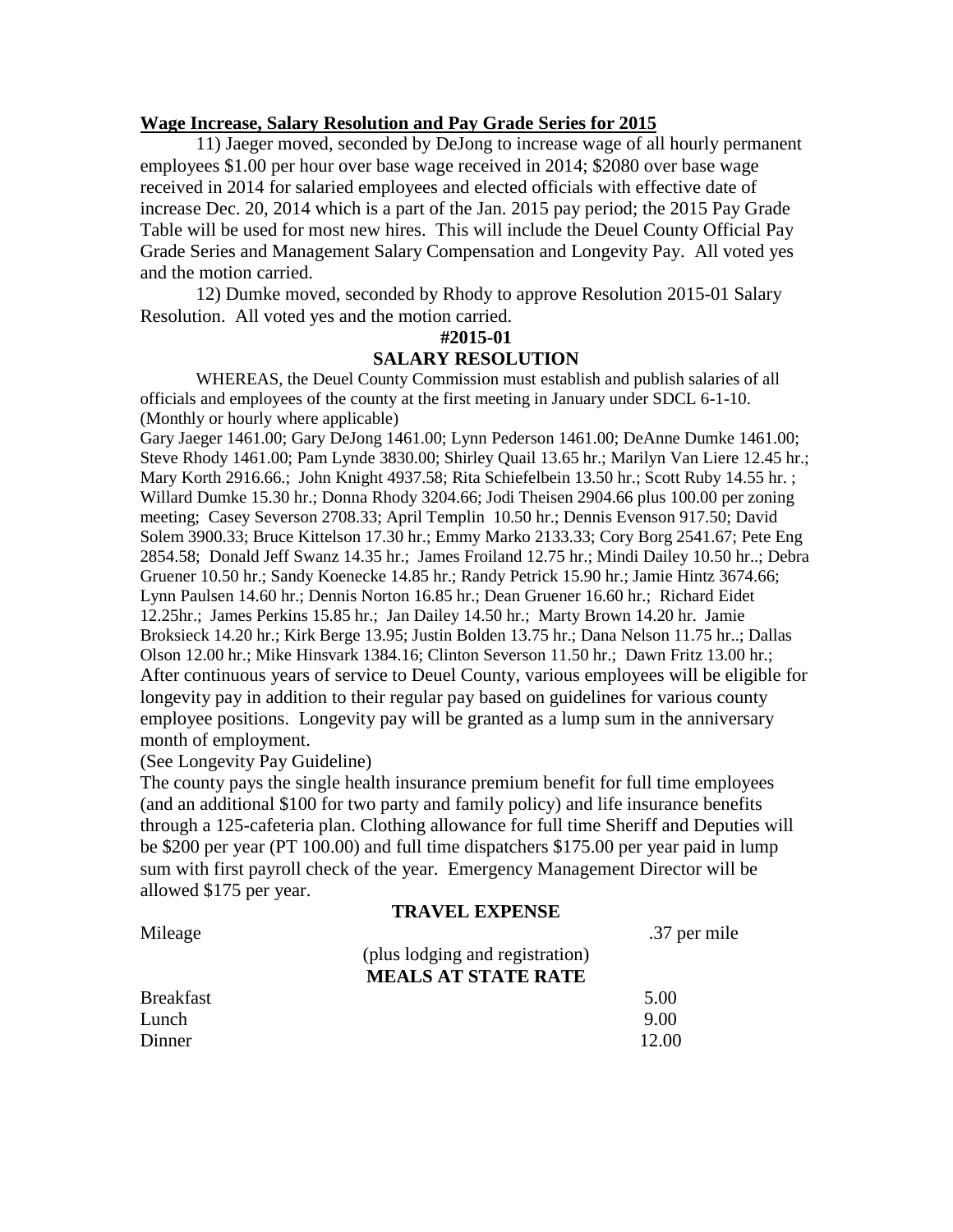NOW THEREFORE BE IT RESOLVED, that the Deuel County Commission of

Deuel County does hereby adopt the Salary Resolution 2015-01 for the year 2015.

\_\_\_\_\_\_\_\_\_\_\_\_\_\_\_\_\_\_\_\_\_\_\_ \_\_\_\_\_\_\_\_\_\_\_\_\_\_\_\_\_\_\_\_\_\_

Dated this 6th day of January, 2015.

Pam L. Lynde Auditor Chairman

## **Misc. Items; Authority to Pay Claims Early, Travel, E-911 Mapping Contract First Dist., Jail Contract, Reimbursement, Zoning Board Pay;**

 13) DeJong moved, seconded by Pederson to allow auditor's office to pay claims early, license or tax payment overage if necessary, (before a meeting) in order to avoid late payment fees. All voted yes and the motion carried.

 14) DeJong moved, seconded by Pederson to approve travel request of Auditor's Office to attend Annual Report training in Mitchell and meeting with Secretary of State in Pierre. All voted yes and the motion carried.

 15) Dumke moved, seconded by Pederson to approve E911 Mapping contract with First District Assoc. of Local Gov't in the amount of \$3500 and sign. All voted yes and the motion carried.

 16) Jaeger moved, seconded by DeJong to approve and sign the jail contract with Codington county to house prisoners at \$75.00 per day. All voted yes and the motion carried.

 17) Dumke moved, seconded by Jaeger to pay Zoning Board members \$100 per meeting plus mileage and to reimburse Hwy. Superintendent, Director of Equalization and Auditor \$50 per month for cell phone expense. All voted yes and the motion carried.

 The General Fund Surplus Analysis as of 12-31-14 was presented. As of Dec. 31 the unreserved, undesignated fund balance in the General Fund was \$1,153,273.93 which reflects 38.27% of the 2015 General Fund budget.

### **Warrants:**

 18) Pederson moved, seconded by Dumke to approve all warrants as presented. All voted yes and the motion carried. SD State's Attorney's Assoc. 721.00 2015 Dues, Bjerke Sanitation 124.00 Utilities, Ronald Boone 155.50 Zoning Meeting/Travel, Clear Lake Building Center 2.15 Repairs, City Of Clear Lake 299.93 Repairs, Dakotabilities 360.00 Client Support, Deuel County Cenex 54.00 Repairs, Deuel County Conservation Dist 2500.00 1st Qrt Funding 2015, DCN Insurance 1939.58 Ambulance Accident Policy/Work Comp Comm., Deuel Area Development 3750.00 1st Qrt Support, Dust-Tex Service Inc 23.84 Mat Rental, H-D Electric 80.73 Supplies, ITC 2730.57 Phone/Internet, Kinetic Leasing, Inc 53215.91 Motor Grader Ann. Payment, MailFinance 600.18 Rent Postage Mach., NACO 450.00 2015 Dues, Neopost USA 50.00 Annual Ach Fee, Northwestern Energy 1533.02 Utilities, Office Peeps 53.70 Supplies, Sanford Clinic 2585.75 Health Nurse Payment, SDACC 1110.96 2015 Dues, SDACO 830.48 2015 Dues, SDML Worker's Comp Fund 32936.00 Workers Comp Ins, SDPAA 37649.37